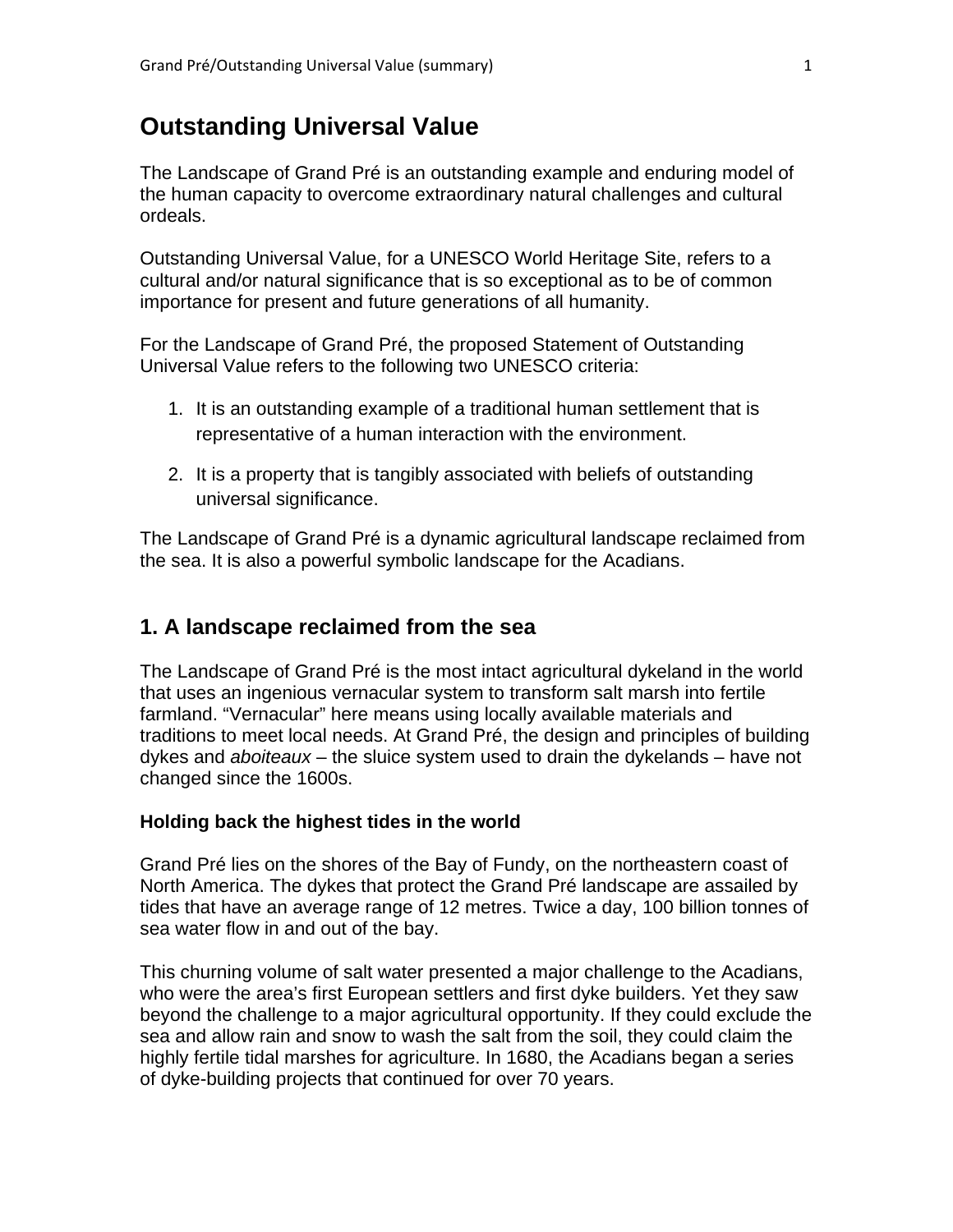Working collectively, they used natural drainage patterns and traditional dyking techniques to hold back the tides. They created extraordinarily fertile farmland and began a tradition of collective management.

Grand Pré was the largest and most prosperous of all Acadian-settled regions. Within decades of the Acadians' arrival, it became one of the most productive agricultural settlements in colonial North America.

### **The Grand Pré dykelands today**

Today, the Acadians' spirit of collective management is maintained through the Grand Pré Marsh Body, the oldest known and most active marsh body in North America.

The Landscape of Grand Pré showcases the work of the Acadians and their successors, the New England Planters. More than 1,000 hectares of tidal marsh have been transformed into fertile farmland in one of the most challenging coastal environments in the world.

More than three centuries after the Acadians arrived, this agricultural landscape

- is still protected and drained by the same system,
- still exhibits distinctive field patterns, and
- is still managed through the same community approach.

Grand Pré is a testimony to the original Acadian settlers, the New England Planters who succeeded them, and the farmers who work the land today.

### **2. A symbolic landscape**

Symbolically, the Landscape of Grand Pré is the single most important *lieu de mémoire* – place of memory – for millions of Acadians across the world.

The Acadians, originally from France, were one of the first people of European descent to call North America their homeland. The Landscape of Grand Pré is directly associated with the emergence of their identity. It is a symbol of collective achievement and pride that continues to shape that identity today.

It is also associated with their tragic forced removal, their subsequent migration, and their renaissance.

### **From deportation to diaspora**

Over a period of seven years beginning in 1755, British authorities deported more than three-quarters of the approximately 14,000 Acadian men, women and children living in eastern Canada. Communities were scattered, and families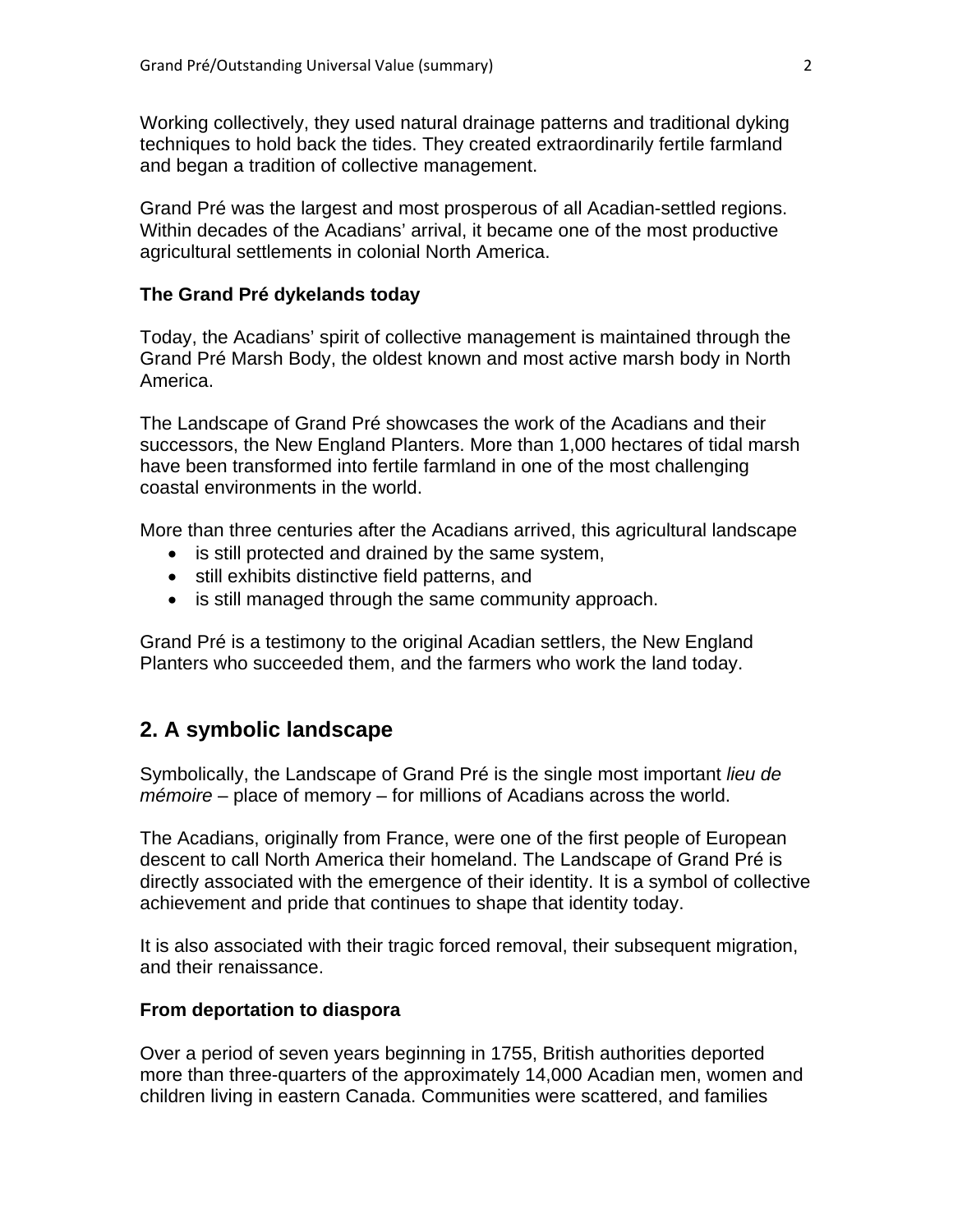were separated. Some people were imprisoned and some died on the journey. The survivors faced a life of uncertainty and, in many cases, poverty.

Some of those who survived the Deportation returned to Nova Scotia in 1764, but most settled in what is now Quebec, Louisiana, France or French territories such as Saint-Pierre et Miquelon, Santo Domingo (present-day Haiti), and Guyana.

Today, most of these places are home to thriving Acadian or Cajun communities. They share a common sense of history, values, and traditions embodied in the Landscape of Grand Pré.

### **The Acadian renaissance begins**

Grand Pré's transformation to a symbolic landscape began in 1847. In that year, Henry Wadsworth Longfellow's internationally renowned poem *Evangeline, A Tale of Acadie* was published, bringing an awareness of the Deportation and of Grand Pré to the world stage*.*

The Acadian renaissance took hold in the second half of the 19th century. Acadian newspapers, the Roman Catholic Church, and Acadian "national conventions" helped to strengthen Acadians' sense of identity.

In 1907, John Frederic Herbin, a jeweller and poet of Acadian descent in nearby Wolfville, purchased land at Grand Pré that contained ruins said to date back to before 1755. Two years later, the Herbin Cross was erected to mark the site of the old Acadian cemetery. In the 1920s, Acadians were responsible for creating the Memorial Church, the Deportation Cross, and other memorials.

#### **A peaceful reclamation**

Today, Acadians come to Grand Pré to understand their ancestors' legacy as expressed by the dykelands, the archaeological remains, and the memorials. These are powerful, tangible symbols of the impact of the Deportation on the Acadians, their attachment to their ancestral lands, their cultural survival, their collective memory, their identity, and their aspirations.

By raising public awareness, acquiring land, and erecting memorials, they have created a landscape that unites Acadians around the world. They achieved it without resorting to conflict or disrupting the ongoing agricultural community.

Grand Pré is inclusive and open to the world. It is an exceptional landscape of reconciliation and peaceful sharing of the land. Here, Acadians share their common heritage, reaffirm their identity, and continue to build their sense of community in a spirit of peaceful reconciliation with history.